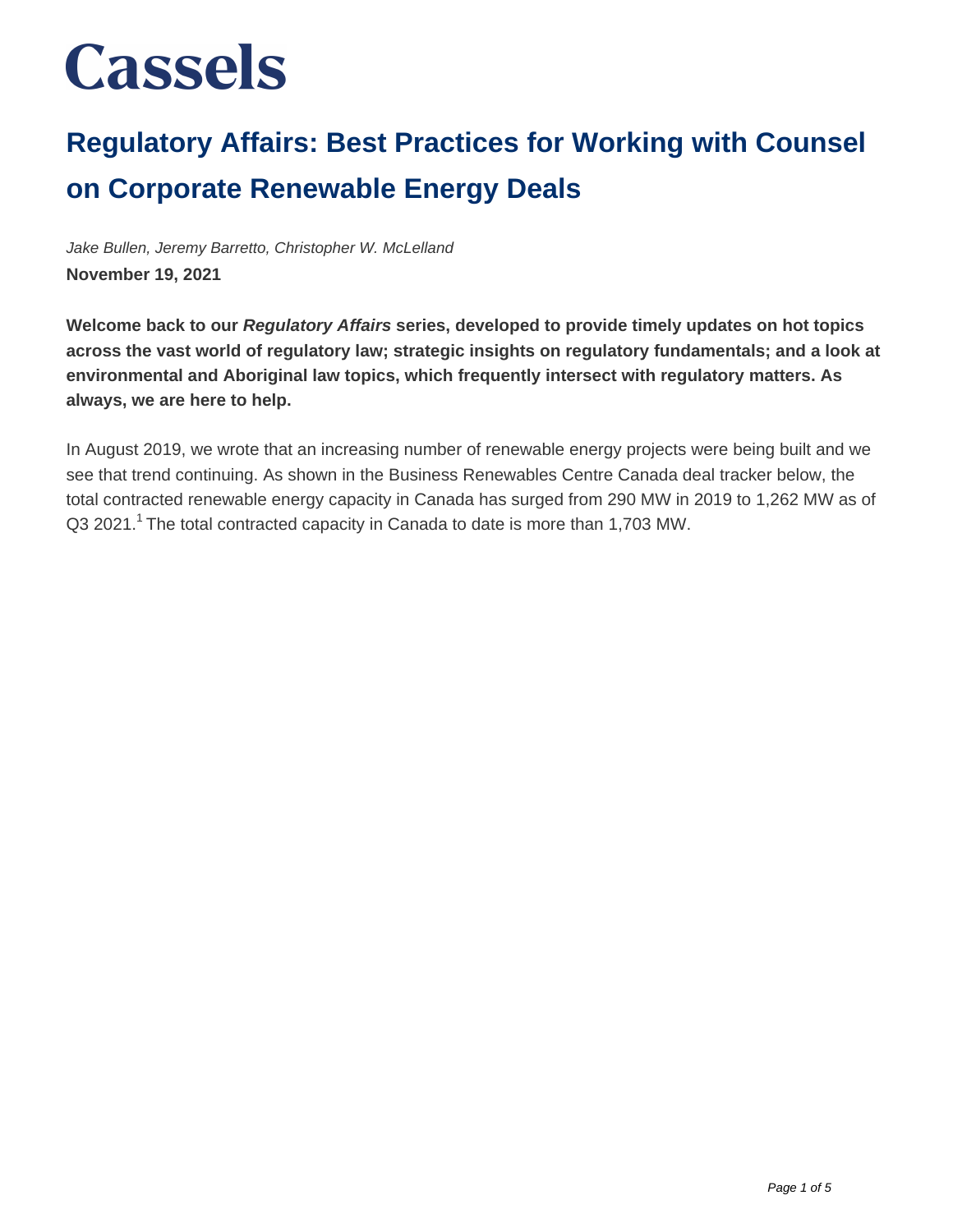



Credit: Business Renewables Centre Canada

It is clear that the number and size of renewable energy deals in Canada is surging. To facilitate these deals, external legal counsel work with the client through the various renewable energy deal stages. These deal stages include the request for proposal, term sheet, and definitive agreement, regulatory approval and project construction and operations. External legal counsel typically focus on the structure of the definitive agreement, including the term, ownership of renewable attributes and termination provisions.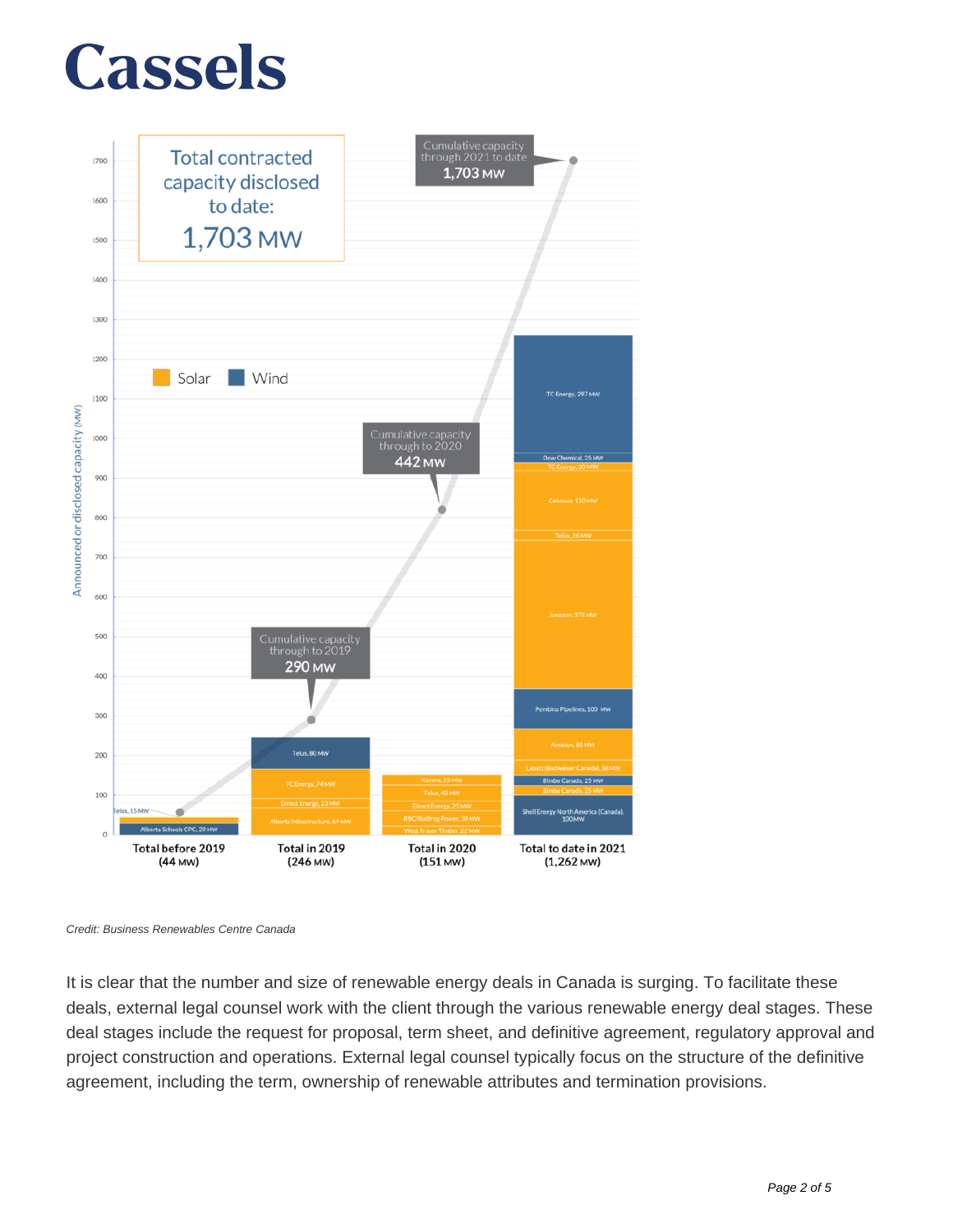### **Determine the Correct Type of Agreement**

If your organization would like to procure renewable energy, the first question to consider is what form of legal agreement to pursue. There are a number of ways in which parties can structure the purchase and sale of electricity and corresponding renewable attributes. The three most common structures are power purchase agreements, virtual power purchase agreements and lease agreements for electricity generation equipment.

#### **Power Purchase Agreements**

The purchase and sale of electricity and renewable attributes between buyers and generators/sellers is typically governed by a power purchase agreement (PPA). PPAs can be complex legal documents that require expertise in market terms and project financing. Electricity to a certain capacity (nameplate capacity of the renewable energy system) is purchased at a purchase price of \$/kWh or \$/MWh over a fixed term. The fixed price is locked in throughout the duration of the term regardless of how the market changes.

#### **Virtual Power Purchase Agreements**

Buyers and sellers can also enter into a virtual power purchase agreement (VPPA). These agreements also involve the acquisition of energy and associated renewable attributes. VPPAs are "virtual" in the sense that the physical electricity generated by the project is not transferred to the buyer and the buyer does not take legal title. Rather, the parties settle the transaction based on a contract for differences or the difference between the fixed price and spot price in the open market.

VPPAs involve reconciling a monthly settlement amount where the buyer tops up the seller to the extent the spot price is less than the strike price. Conversely, the seller pays the buyer if the spot price or pool price is greater than the strike price. The buyer still purchases physical electricity from the utility to fulfil its energy needs.

The duration of the agreement typically lasts anywhere between 5 and 25 years, with sellers preferring longer terms and buyers preferring shorter terms. The trade-off for a shorter term usually results in a greater cost of electricity.

#### **Onsite Generation**

If your organization is considering generating electricity or procuring renewable energy onsite at a commercial or residential premises, such as by way of batteries or rooftop solar panels, there are a number of factors that you will need to address before doing so. A lease agreement might make sense for onsite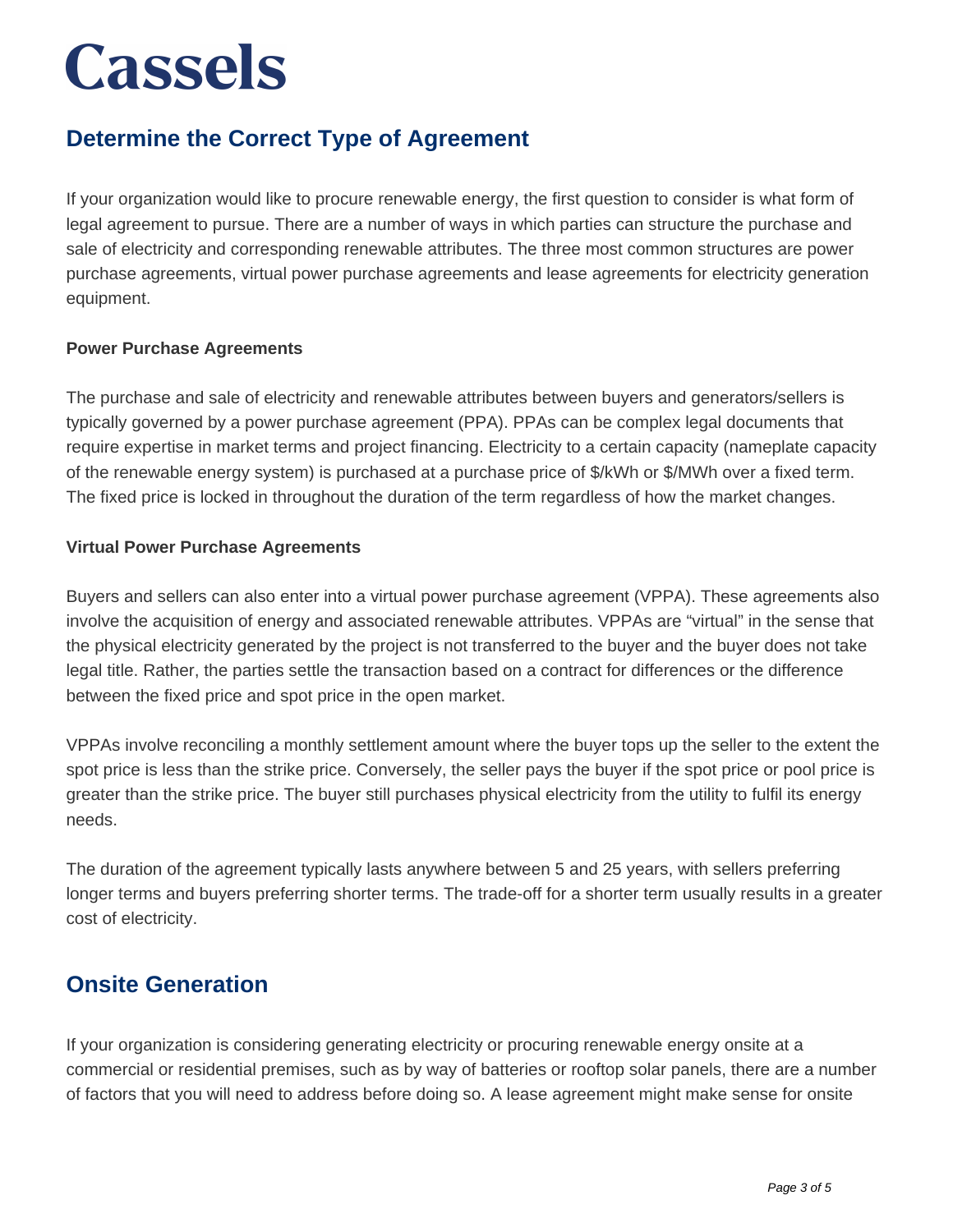generation in order to mitigate the effects of consumer protection laws designed to protect unsophisticated parties. In some jurisdictions, buyers may need approval from their local utility to qualify as a micro generator and enter into an interconnection agreement with their utility in order to generate electricity behind the meter.

### **Consider Ownership of Renewable Electricity Certificates**

Your organization will also want to consider how to handle the renewable energy attributes of the energy generated. Renewable energy certificates (RECs) can be retired by the owner to offset against its own emissions or monetized by conveying them to other organizations who need the RECs to meet their own emission reduction targets. RECs are the legal instruments used in renewable electricity markets to account for renewable electricity and its attributes whether that renewable electricity is generated at the organization's facility or purchased elsewhere.<sup>2</sup> The owner of a REC has exclusive rights to the attributes of one megawatt-hour (MWh) of renewable electricity and may make unique claims associated with renewable electricity that generated the REC. Such claims could be that the REC-holder is supplied by renewable energy or has reduced its carbon footprint and contributed to greenhouse gas emissions reductions by way of its electricity use. RECs earned may be sold to other entities as a carbon credit to offset their scope 2 emissions, or emissions generated from equipment not owned by the entity.

### **Other Key Legal Considerations in Corporate Renewable Energy Deals**

Legal counsel will typically draft or comment on the definitive agreement with a focus on the following key legal considerations:

- **Project Development** how the project will be developed
- **Operations** how the project will be operated
- **Creditworthiness** whether the parties are financially capable of performance under the agreement
- **Unforeseen Circumstances** how force majeure events and changes in law will be treated under the agreement
- **Disputes** how disputes will be treated under the agreement
- **Termination** how the agreement can be terminated

The risk, cost, and timing of constructing or installing a renewable energy facility and the operational obligations of the parties are key factors to consider in structuring any renewable energy deal. Parties will want to consider the creditworthiness of the counterparty and whether financial assurances or assignment of rights to lenders are necessary. These and other considerations can be discussed with legal counsel to develop an agreement that achieves the objectives of your organization.